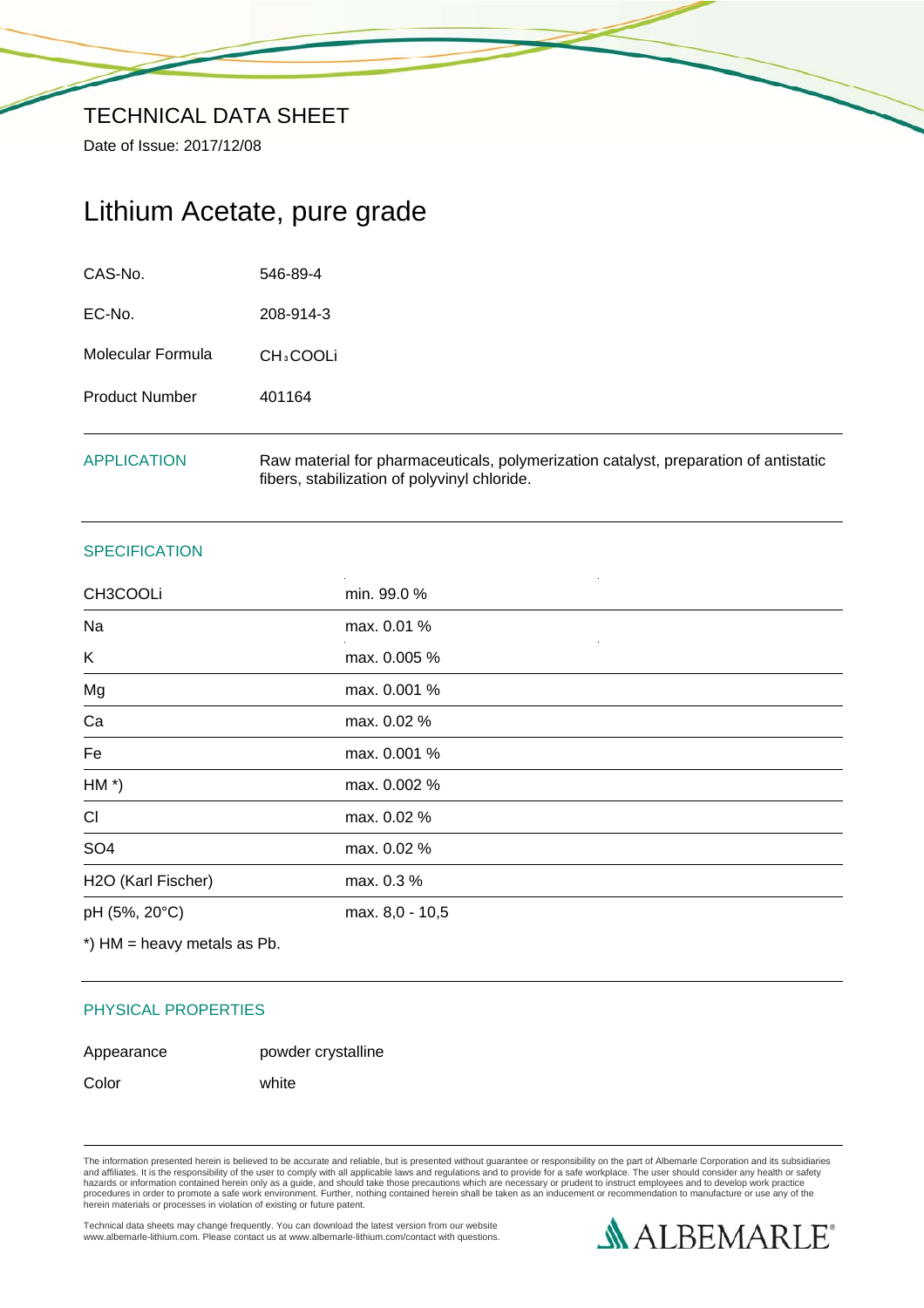| Melting point/ range                     | 280 - 285 °C                                                      |
|------------------------------------------|-------------------------------------------------------------------|
| Flash point                              | (Not applicable)                                                  |
| Decomposition<br>temperature             | $>$ 300 °C                                                        |
| Density                                  | 1.25 g/cm3 at 20 $^{\circ}$ C                                     |
| <b>Bulk density</b>                      | 600 kg/m3                                                         |
| Water solubility                         | 938 g/L at 50 °C                                                  |
|                                          | 667 g/L at 40 °C                                                  |
|                                          | 408 g/L at 20 °C                                                  |
| Molecular weight                         | 65.99 g/mol                                                       |
| <b>Additional Physical</b><br>Properties | Theoretical lithium content: 10.52 % Specific gravity: 1.25 g/ccm |

### HANDLING & STORAGE

| Handling | No special precautions are necessary when handling the material.                |
|----------|---------------------------------------------------------------------------------|
| Storage  | Please store in tightly closed original containers under exclusion of humidity. |

## TRANSPORT & PACKAGING

ADR Not regulated as a dangerous good

Hazard pictograms



| Signal Word            | Warning                                                                                                                                                                     |
|------------------------|-----------------------------------------------------------------------------------------------------------------------------------------------------------------------------|
| <b>H&amp;P Phrases</b> | See Safety Data Sheet                                                                                                                                                       |
| Labelling              | The labelling is according to EU-GHS classification ((EG) 1272/2008) and may vary<br>in other countries. Please refer to the respective Safety Data Sheet for your country. |

The information presented herein is believed to be accurate and reliable, but is presented without guarantee or responsibility on the part of Albemarle Corporation and its subsidiaries<br>and affiliates. It is the responsibil

Technical data sheets may change frequently. You can download the latest version from our website www.albemarle-lithium.com. Please contact us at www.albemarle-lithium.com/contact with questions.